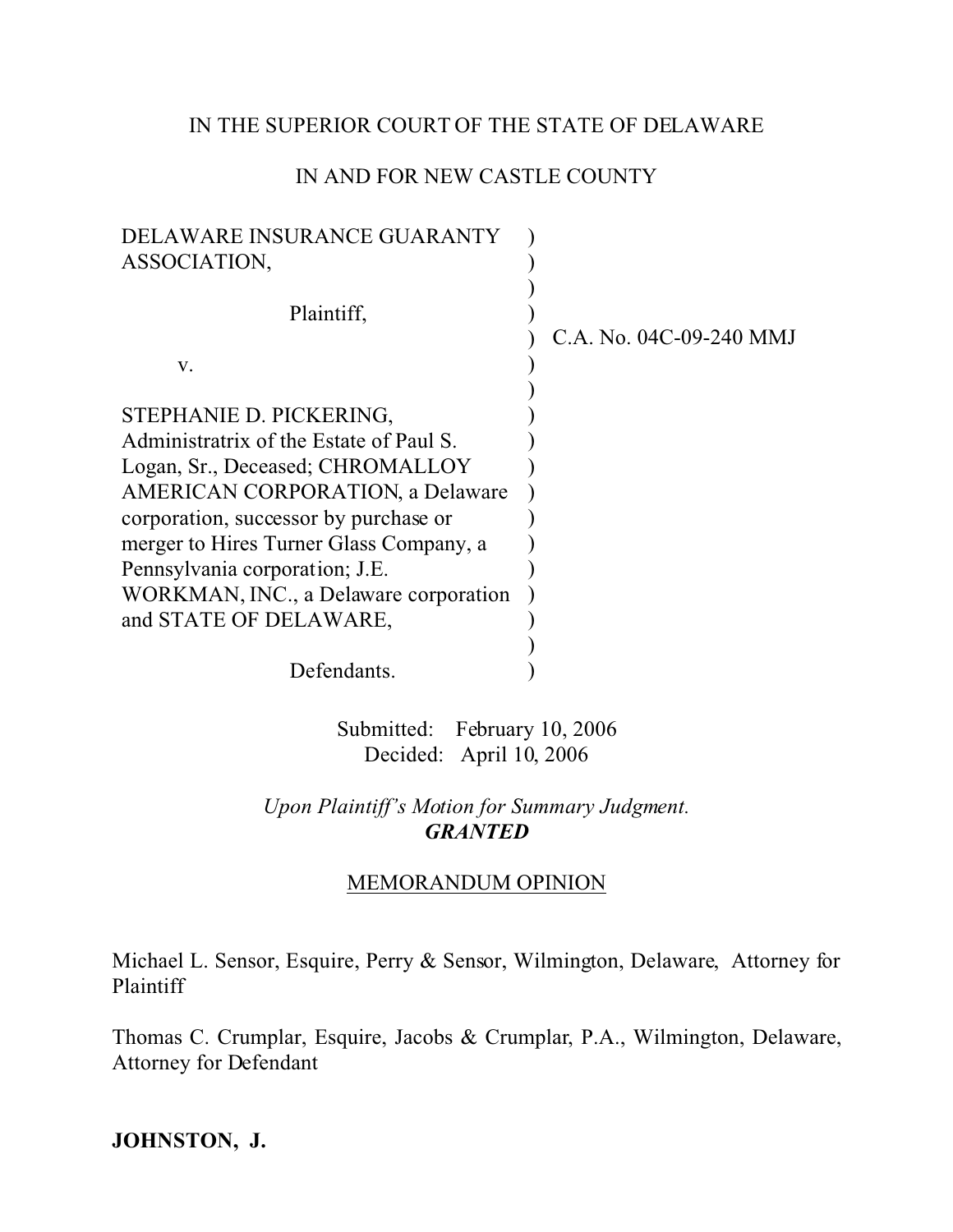Delaware Insurance Guaranty Association ( "DIGA"), filed a Motion for Summary Judgment against Defendant Stephanie D. Pickering ("Pickering"), Administratrix of the Estate of Paul S. Logan, Sr., deceased. DIGA claims that it is entitled to judgment as a matter of law because there are no material facts in dispute. DIGA asserts that there was no insolvent insurance company involved in Pickering's claim, therefore, DIGA has no responsibility to pay Pickering's claim. Pickering agrees that there are no genuine issues of fact and that DIGA is seeking a ruling by this Court that DIGA has no obligation to provide insurance coverage where the identity of the compensation carrier is unknown and there is no formal order of insolvency. Pickering argues that it is impossible for Pickering to provide a formal insolvency order because the Delaware Compensation Rating Bureau destroyed records.

#### **FACTS AND PROCEDURAL CONTEXT**

On February 14, 2003, Paul S. Logan, Sr. ("Logan") filed a Petition to Determine Compensation Due ("Petition") before the Delaware Industrial Accident Board ("Board") seeking worker's compensation benefits. Logan alleged injury caused by occupational exposure to asbestos while he was employed by a business known as Harry C. Moore ("Moore"). Logan also named in the Petition two other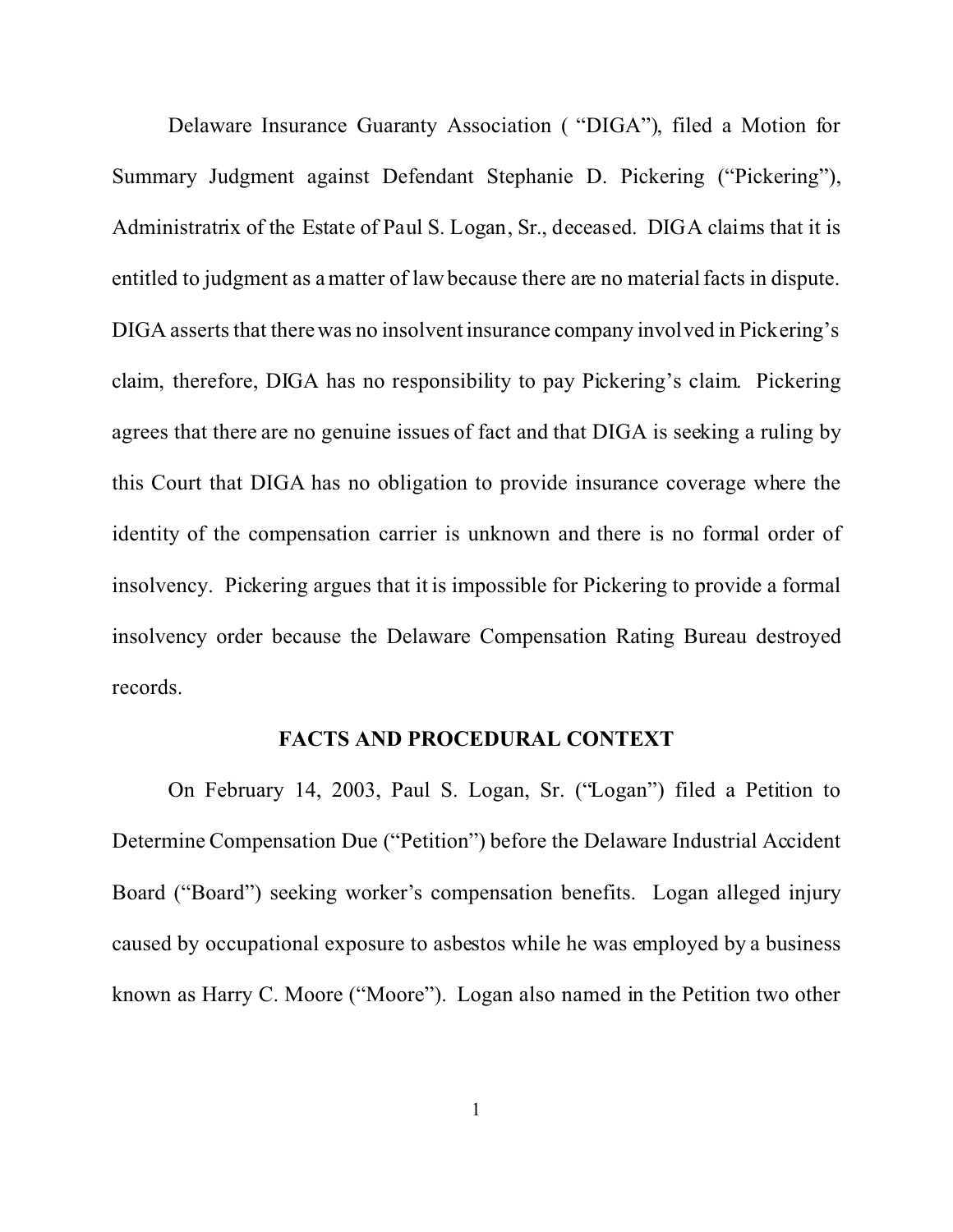past employers, J.E. Workman and Hires Turner & Glass. Logan died shortly after the filing of the Petition.

At the time Logan's Petition was filed, the identity of Moore's insurance carrier could not be ascertained. By letter dated May 21, 2003, Logan's counsel requested a hearing before the Board. The letter outlined the unsuccessful efforts to locate the worker's compensation insurance carrier for Moore and suggested that DIGA should be deemed the carrier for Moore.

For purposes of this motion, the following facts, as set forth in the May 21,

2003 letter, are undisputed:

H.C. Moore unfortunately is out of business and thus there is no way that the plaintiffs can contact them to determine who the workers' compensation insurance carrier was during the time period of 1961 to 1963 when he worked there. I am certain that if they complied with Delaware law they had a compensation carrier during this time.

I understand, however, that the Department of Labor or Industrial Accident Board does not keep records here in Delaware showing who were the carriers on risk for various risk for various employers. All of those records I understand have been transferred to a private organization in Philadelphia – Delaware Ratings Bureau. That organization will not answer any of my responses. They have told us that they will only respond to requests from the Industrial Accident Board [sic].

On May 22, 2003, the Board stayed the matter pending investigation of insurance coverage.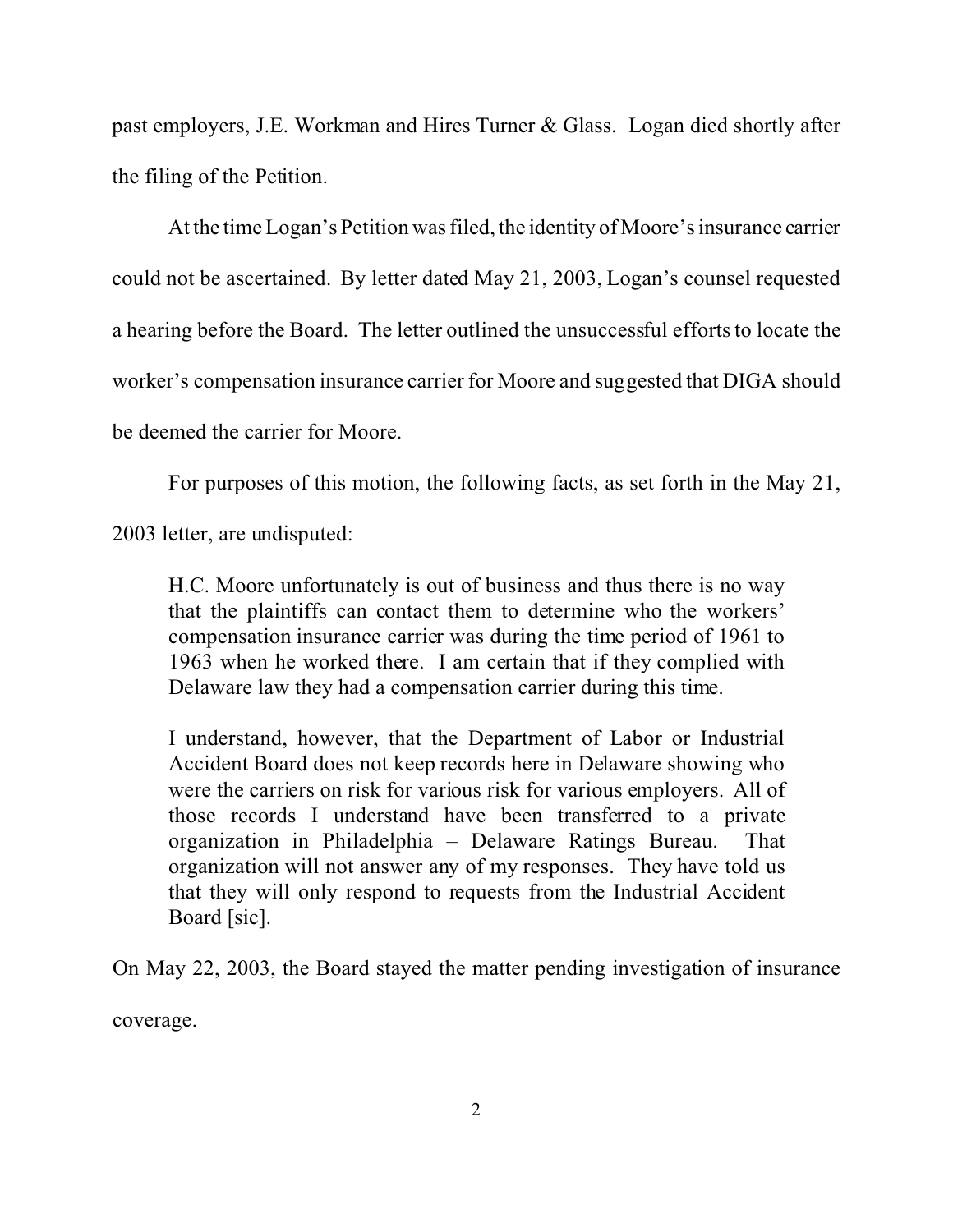By letter dated June 12, 2003, the Delaware Compensation Rating Bureau, Inc.

informed Logan's counsel:

I am in receipt of your June 10, 2003 communication requesting worker's compensation coverage for the employer H. C. Moore for the period 1961 through 1963 or any information available.

This letter will serve as notification that the Delaware Compensation Rating Bureau has no record of the employer H. C. Moore in our file database. We only retain insurance coverage records back to 1987 and those records will soon be purged.

On April 23, 2004, Logan's counsel advised the Board that the name of the applicable worker's compensation carriers was "irrevocablyunavailable." The Board ordered DIGA to appear and defend Logan's Petition on behalf of Moore. DIGA filed a Motion to Dismiss Claimant's Petition to Determine Compensation Due on June 2, 2004. The Board heard argument on DIGA's motion on July 22, 2004. By Order dated July 28, 2004, the Board ruled that it lacked jurisdiction to determine insurance coverage matters, and held that "the insurance coverage dispute must be adjudicated before the hearing on the merits can proceed." The Board stayed the matter "until the insurance coverage matters are decided in the appropriate forum." DIGA filed the instant action in the Superior Court on September 29, 2004.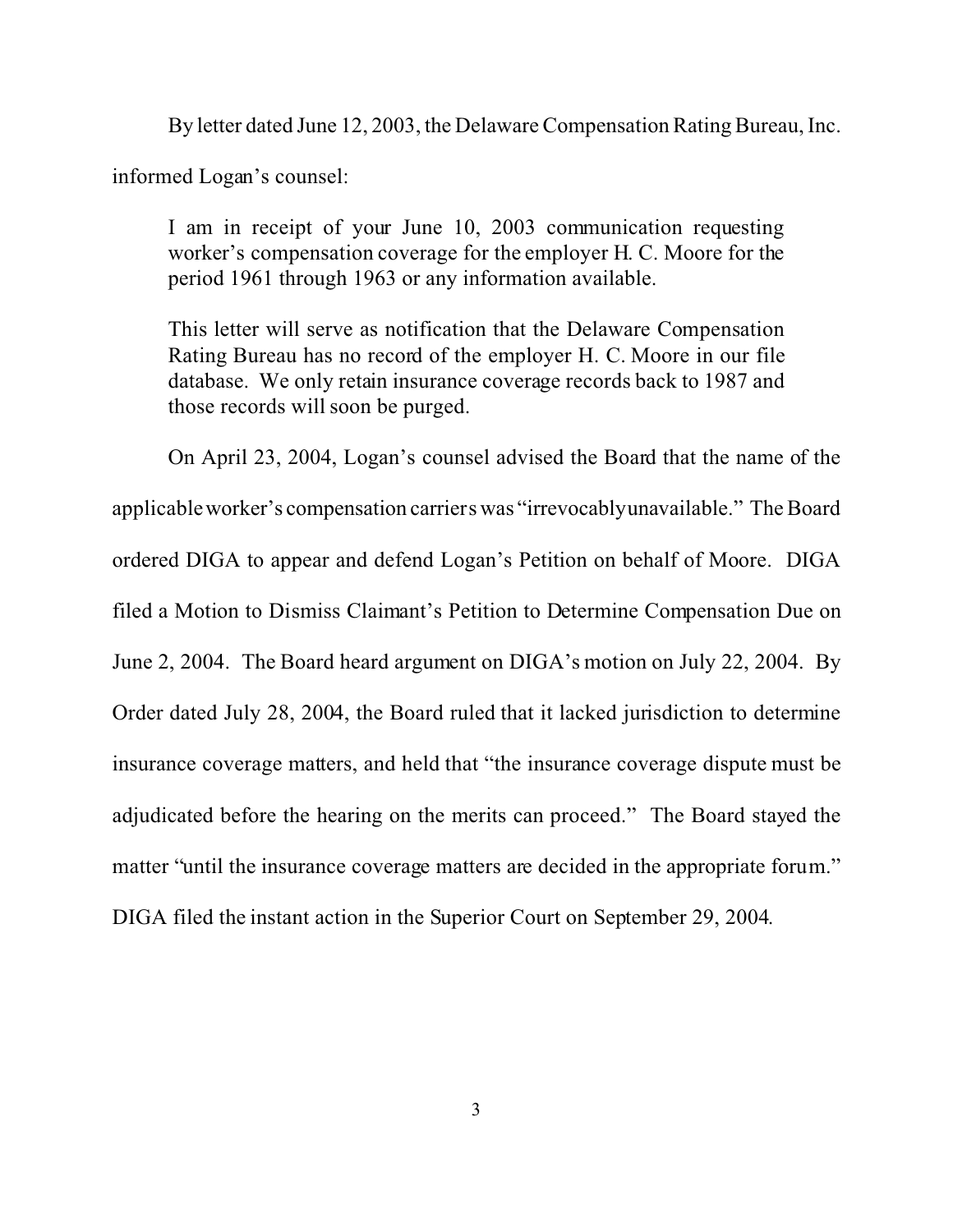#### **STANDARD OF REVIEW**

This Court will grant summary judgment only when no material issues of fact exist. In considering such a motion, the Court must evaluate the facts in the light most favorable to the non-moving party. Summary judgment will not be granted under circumstances where the record reasonably indicates that a material fact is in dispute or if it seems desirable to inquire more thoroughly into the facts in order to clarify the application of law to the circumstances.<sup>1</sup>

#### **ANALYSIS**

The Delaware General Assembly enacted the Delaware Guaranty Association Insurance Act ("Act") to serve as a mechanism for the payment of covered claims against certain insurance policies to avoid excessive delay in payment and to avoid financial loss to claimants or policyholders because of the insolvency of an insurer.<sup>2</sup> The General Assembly established DIGA to carry out the purposes of the Act.<sup>3</sup>

DIGA is statutorily obligated to pay valid covered claims existing prior to an order of liquidation of insolvency, or arising within 30 days after the order of

<sup>1</sup>*Ebersole v. Lowengrub,* 180 A.2d 467, 468-69 (Del. 1962).

<sup>2</sup> 18 *Del. C*. § 4202.

<sup>3</sup> 18 *Del. C*. § 4206.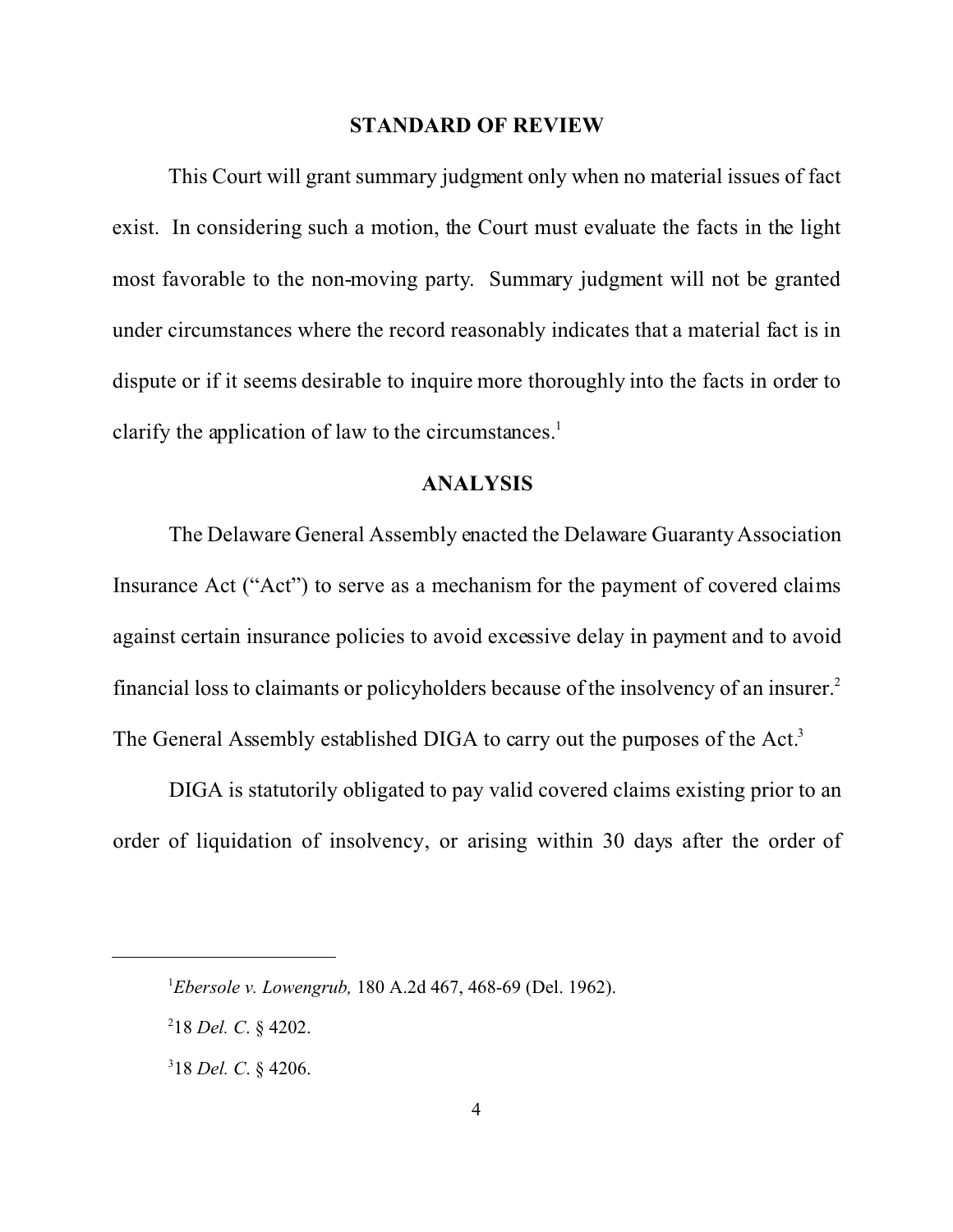liquidation.<sup>4</sup> "Covered claim" is defined as an unpaid claim which arises out of an insurance policy issued by an insurer, "if such insurer becomes an insolvent insurer after July 5, 1991."<sup>5</sup> The Act defines "insolvent insurer" as "an insurer licensed to transact insurance in this State, either at the time the policy was issued or when the insured event occurred, and against whom an order of liquidation with a finding of insolvency has been entered after July 5, 1991, by a court of competent jurisdiction in the state of domicile or in this State"<sup>6</sup> In *DIGA v. Christian Care Health Services, Inc.,<sup>7</sup>* the Delaware Supreme Court recently considered interpretation of the Act.

The motivation behind the National Association of Insurance Commissioners Insurance Guaranty Association Model Bill, which the Delaware Insurance Guaranty Act follows, was a "national concern over the harms to the public resulting from insurance companies becoming insolvent."

\* \* \*

The Delaware statute spreads the risk-of-loss and financial burden of protecting the public among "member insurers," by levying an assessment on the business they transact. The net-worth provisions included in the Act are intended to require those who are capable of absorbing the loss that occurs when an insurer becomes insolvent to bear that loss rather than allowing those capable of absorbing the loss to pass

6 18 *Del. C*. § 4205(7).

<sup>7</sup>Del. Supr., C.A. No. 244, 205, Steele, C.J. (Jan. 24, 2006).

<sup>4</sup> 18 *Del. C*. § 4208(a)(1).

<sup>5</sup> 18 *Del. C*. § 4205(6)(a).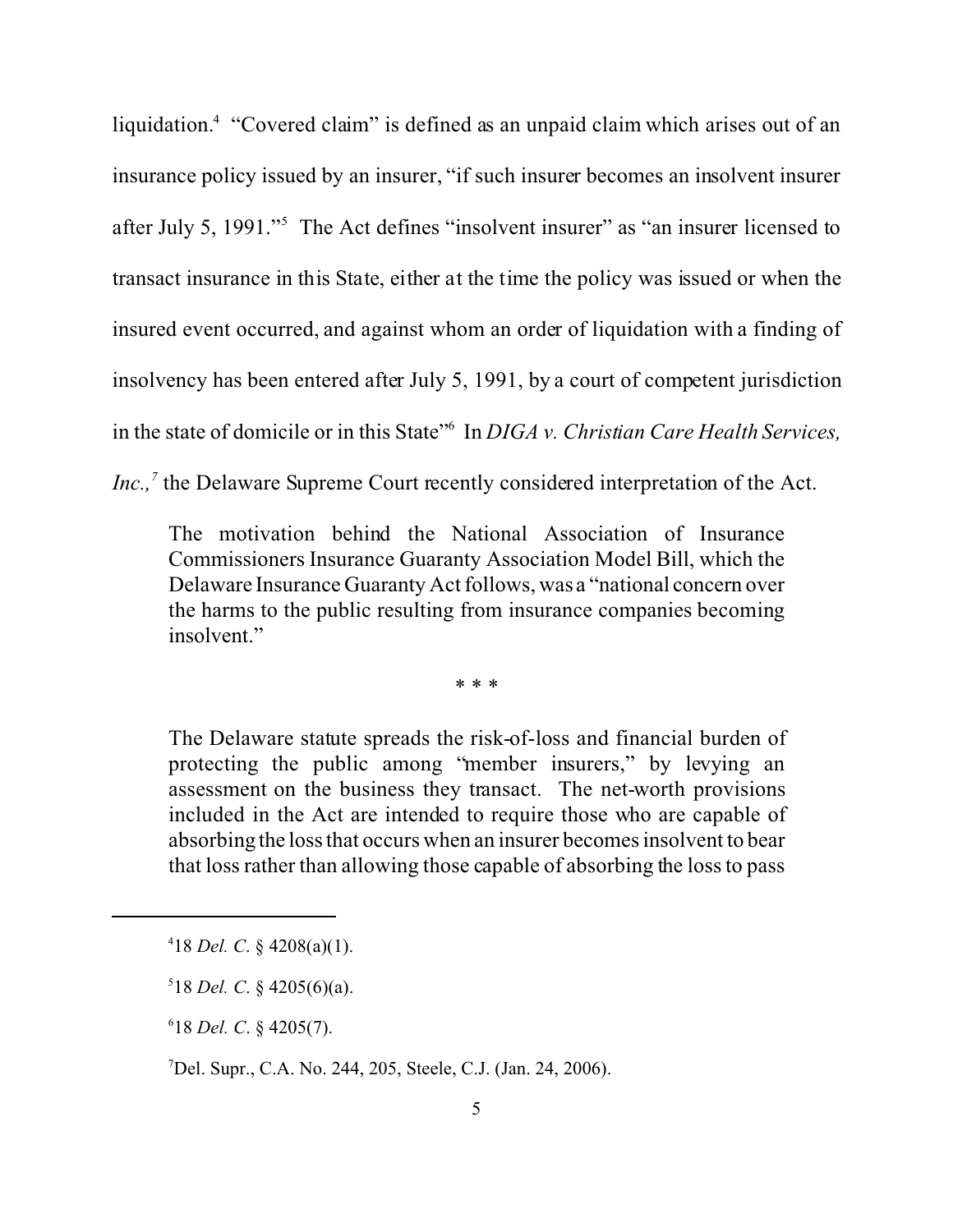it on to the pool of funds created by the levied assessments. Thus the General Assembly apparently concluded, joining a national majority view, that the net-worth provision results in leaving more resources available for those entities less able to absorb an uncovered loss.

In this case, the Delaware Rating Bureau destroyed all records that predate 1987. Therefore, it is impossible to determine the identity of Moore's worker's compensation carrier. Obviously, there is no way to discover whether Moore's carrier is insolvent or still in business. The issue for the Court is whether by construing the Act liberally to effect its purpose,<sup>8</sup> Moore's carrier can be deemed "insolvent." When a statute is unambiguous, the plain meaning of words controls.<sup>9</sup> The Court is limited by what the statutory interpretation allows.

Clearly, Logan should be entitled to relief. All examining physicians have confirmed exposure to asbestos. Unfortunately, the current statutory law does not entitle Logan to relief. DIGA is statutorily permitted to pay only valid covered claims existing prior to (or shortly after) an order of liquidation of the insolvency.<sup>10</sup>

Moore is a family corporation that has been out of business for some time. Moore's lack of records normally would not be a problem because, under the law, employers are required to file proof of insurance. The purpose of such a filing is to

<sup>8</sup> 18 *Del. C.* § 4204; *DIGA v. Christiana Care Health Services*, at note 39.

<sup>9</sup> *Ingram v. Thorpe*, 747 A.2d 545, 547 (Del. 2000).

<sup>10</sup>18 *Del. C*. § 4208(a)(1).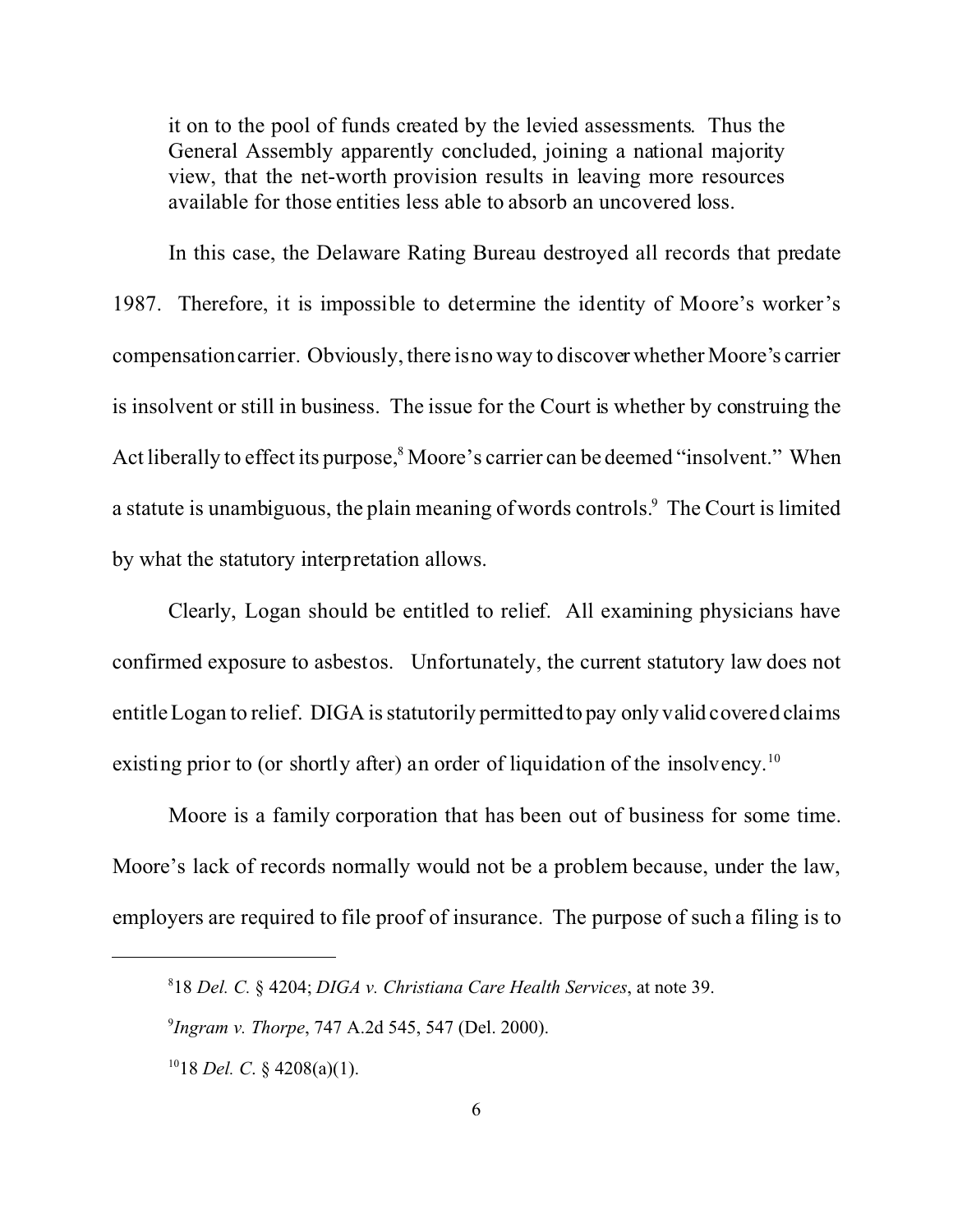enable the Board to contact the insurance carrier when aworkers' compensation claim is made. In this case, however, the Board is unable to do so. The insolvency of the unknown carrier cannot be determined because of the actions of the Delaware Department of Labor, which has the responsibility of keeping pertinent records. The Department delegated its recordkeeping responsibilities to an out-of-state entity. That foreign entity destroyed all records of the identity of Moore's carrier. Currently, the Delaware Insurance Rating Bureau discards records every five years, even though it is clear that in many situations, such as cancer due to asbestos, there is a latency period of at least 20 years.

Despite diligent efforts, the carrier's identity must now be deemed irretrievable. The Court reluctantly must find that even the most liberal construction of the Act does not permit an unidentified worker's compensation carrier to fall within the Act's definition of "insolvent insurer."

The Court notes that in light of policies adopted by the Department of Labor and the Delaware Rating Bureau, the problems resulting from lack of records invariably will increase exponentially. Despite the General Assembly's policy of compulsory worker's compensation insurance, it is foreseeable that claimants who worked for an out-of- business employer, or an employer not retaining insurance coverage records, will be denied relief. The Court also notes that it is clear from the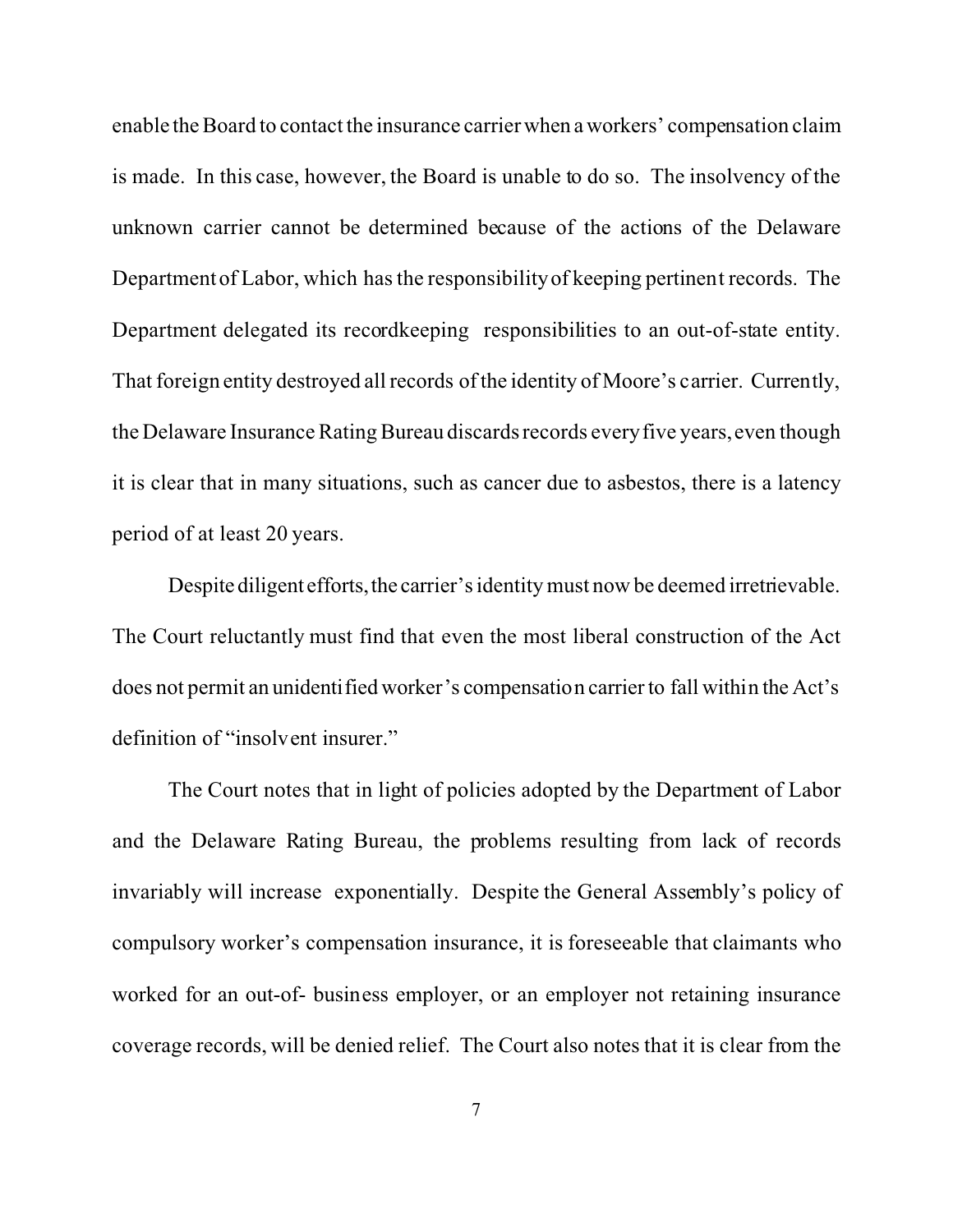overriding importance given by the General Assembly to the worker's compensation system, that leaving deserving claimants without relief is not an intended or desired result.

Unless or until the Act is amended to include worker's compensation carriers that cannot be identified, DIGA is statutorily barred from compensating in the absence of an order of insolvency. Other jurisdictions, such as Maryland and Pennsylvania, recognizing the public interest in prompt and certain compensation to employees, have established an Uninsured Employer's Fund. Perhaps Delaware should consider establishing such a fund or instituting some other means for filling the apparently unintended compensation gap.

#### **CONCLUSION**

**THEREFORE**, having found that the worker's compensation carrier for Defendant Pickering's deceased (Paul S. Logan, Sr.) cannot be identified, and thus cannot be deemed an "insolvent insurer" triggering coverage under the Insurance Guaranty Association Act, DIGA's Motion for Summary Judgment is hereby **GRANTED**.